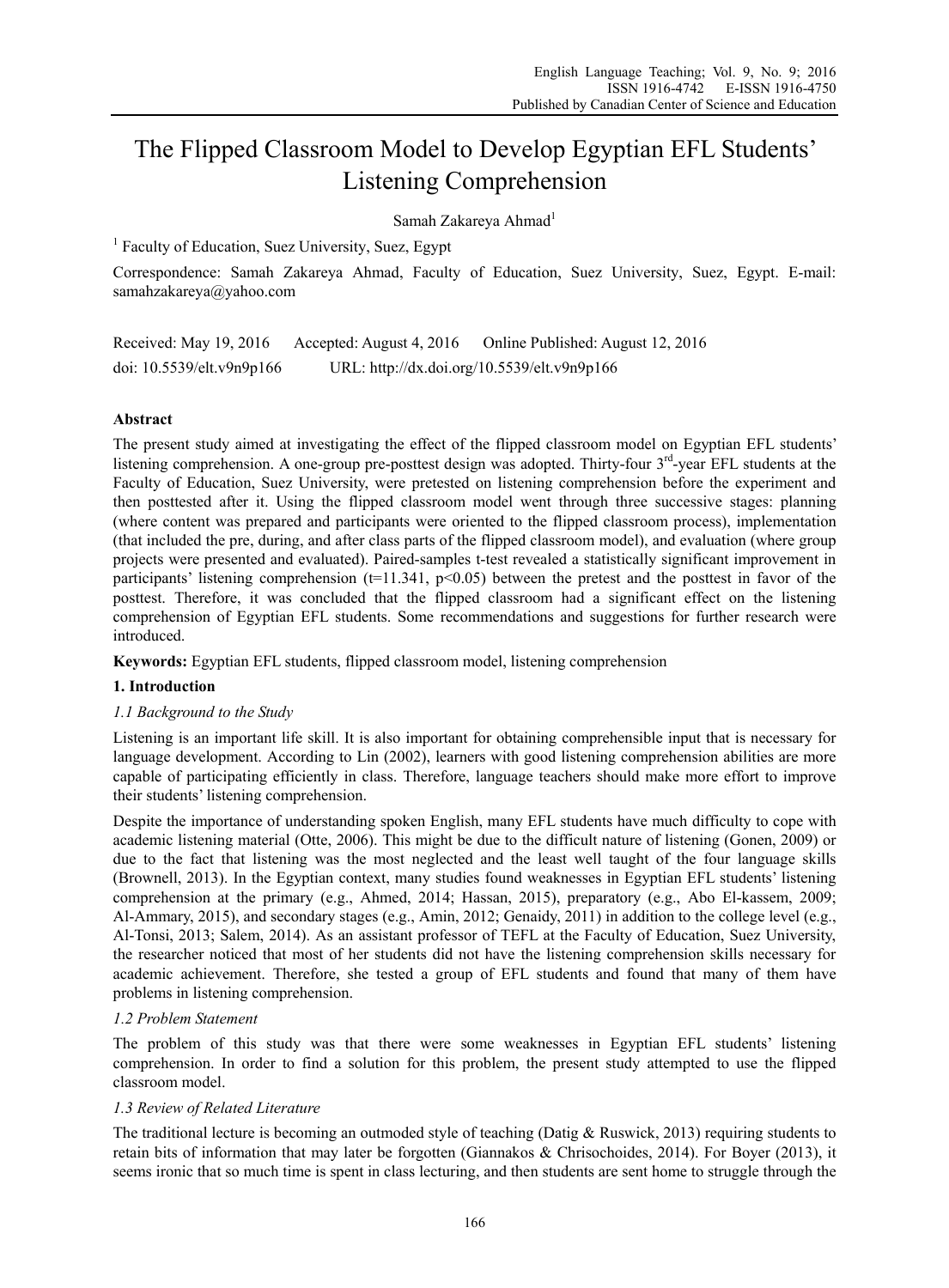real work without any support. Taylor and Parsons (2011) add that over the last twenty years, learners' needs, goals, and learning preferences have changed. According to Vaughan (2014), these learners often have easy and quick access to information and prefer to learn in active and collaborative environments. Therefore, as Pierce (2013) points out, advances in technology, growth of available online content, and developments in cognitive science challenge traditional notions of teaching and learning. An innovative model which has restructured the traditional lesson (Giannakos & Chrisochoides, 2014) utilizing internet technology and online educational resources (Strayer, 2012) to support education is the flipped classroom (Horn, 2013).

The flipped classroom—sometimes called reverse (Halili & Zainuddin, 2015), backwards (McLaughlin et al., 2014), inverted (Bates & Galloway, 2012), and upside down (Zhang, Ma, & Liu, 2014) classroom—is an instructional model that inverts the traditional lecture-plus-homework format (Arnold-Garza, 2014). That is, the tasks traditionally assigned as homework are now accomplished inside the classroom and the tasks traditionally accomplished in class are now accomplished at home (Bergmann & Sams, 2012). The flipped classroom can also be viewed as providing internet resources that facilitate student preparation for classroom study, which is then devoted to application and consolidation (The Queensland Government, 2012). In the flipped classroom, students access the curricular content outside of class (Abeysekera & Dawson, 2015; Johnson, 2012) in the form of video lessons, so that when they get to class they can get into a real workshop (Boyer, 2013) of hands-on activities and application of knowledge (Ash, 2012; Demski, 2013) that engage them more directly in their learning (Horn, 2013).

## 1.3.1 Theoretical Foundations of the Flipped Classroom

flipped classroom model seems to rest upon a number of theoretical foundations. The first of these foundations is the blended learning approach (Abeysekera & Dawson, 2015). As it moves the lecture away from class into online delivery and uses face-to-face class time for actual application (Hill, 2012), flipping accords with the idea that blended learning lets students choose the location where they receive content as well as gives them control over the pace at which they receive the online elements (Staker & Horn, 2012). The second foundation of the flipped model is the student-centered approach (Clark, 2015). Moving learners away from an instructor-centered learning environment (Johnson, 2012) to another environment where teachers become real organizers, mentors, and facilitators (Zhang et al., 2014), the flipped classroom makes each student responsible for coming to class with a basic understanding of the material (Bergmann & Sams, 2012), so that he/she can engage in interactive learning in the classroom (William & Wuensch, 2016). A third theoretical underpinning for the flipped classroom is active learning (Lemmer, 2013) which covers a number of pedagogies focusing on student activity and engagement in the learning process (Prince, 2004). The flipped classroom can be used to include active learning elements in class while maintaining the ability to cover critical course material (Leicht, Zappe, Messner, & Litzinger, 2012).

## 1.3.2 History of the Flipped Classroom

The concept of the flipped classroom originated in the early 1990s through an effort led by Harvard University professor Erik Mazur who let each student choose content that met his/her individual needs from text files, interactive demonstrations, and problem solutions (Mazur, 1991). In 1998, Walvoord and Anderson proposed a model in which students gained first-exposure learning prior to class and focused on the processing part of learning during class. In 2000, Lage, Platt, and Treglia explained that inverting a classroom means that actions that have traditionally happened inside the classroom now happen outside it. In 2001, Massachusetts Institute of Technology (MIT) designed Open Educational Resources providing learning resources such as books and videos, a step that has influenced the emergence of the flipped classroom model several years later (Bishop & Verleger, 2013).

At the end of 2004, Salman Khan, an MIT graduate, began explaining math through recorded videos and placed them on YouTube (Bowen, 2012). In 2008, he created a library of free online tutoring videos containing a variety of academic subjects, known as the Khan Academy, which may be viewed as a touchstone of the flipped classroom technique (Ash, 2012). In 2007, two science teachers from Colorado, Jonathan Bergmann and Aaron Sams, tried to record video lectures for students who had missed class (Fulton, 2012). They required the students to take notes on the videos and come to class with one thoughtful question to share. The teachers noticed an improvement in test scores for students using the flipping technique (Ash, 2012). It was not long before other students and teachers throughout the world were using these lessons, and making their own (Tucker, 2012). The model was, then, gradually accepted and popularized (Zhang et al., 2014). It has even attracted the attention of funders such as the Bill and Melinda Gates Foundation, which has become a major backer of Khan Academy (Tucker, 2012).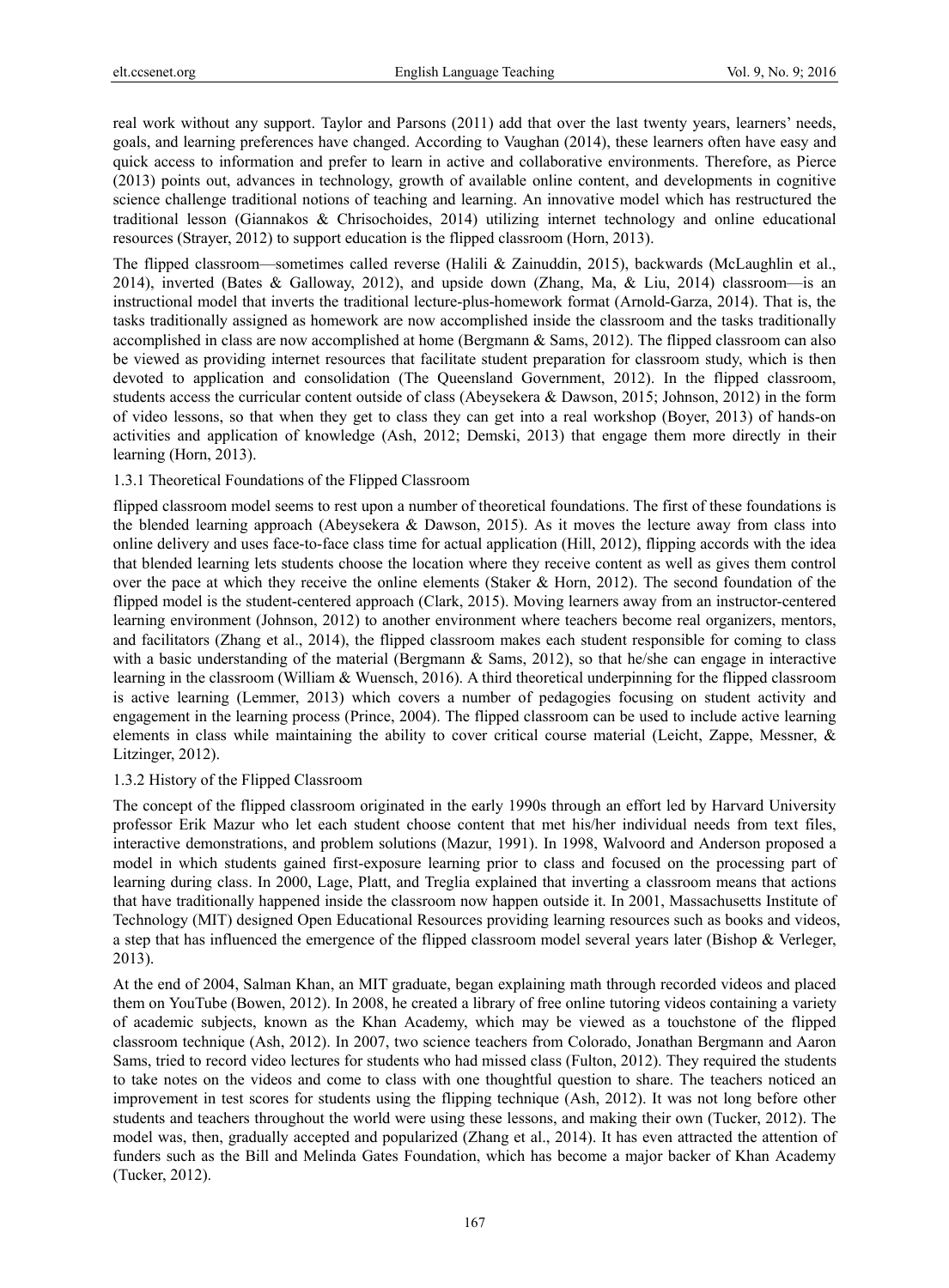## 1.3.3 Advantages of the Flipped Classroom

The flipped classroom possesses the best qualities of both the lecture model and the active learning model (Toto & Nguyen, 2009). This might be the reason that it is gaining support at all levels of education (Hoffman, 2014). One of the advantages of the flipped model is that classroom time can be used more efficiently and creatively (Fulton, 2012). As it utilizes online resources to move lectures outside the classroom, class time is freed up for active learning endeavors such as discussion and problem solving, rather than passive listening (Arnold-Garza, 2014; Milman, 2012). Another advantage of the flipped classroom is the increasing opportunity for interaction between the teacher and students (Bergmann, Overmayer, & Willie, 2013). Since it maximizes face-to-face time (Pape, Sheehan, & Worrell, 2012) and focuses on classroom interactive discussion (Millard, 2012), the flipped classroom helps learners to be capable of clearing up any confusion immediately as well as helps the teacher to be able to monitor learners' performance (Lage et al., 2000).

The flipped classroom offers many other advantages for learners. It increases their academic performance (Davies, Dean, & Ball, 2013), creates an environment that responds to their preferences (Lemmer, 2013), and provides a content that is designed according to their needs (Bergmann et al., 2013). Moreover, the use of video puts lectures under the learners' control, allowing them to watch, rewind, and fast-forward as they need (Educause Learning Initiative, 2012). This makes content more accessible (Acedo, 2013) for students who cannot attend class (Halili & Zainuddin, 2015) as well as for students with accessibility concerns (Educause Learning Initiative, 2012). Moreover, the flipped classroom increases students' engagement (Millard, 2012), freedom (Fulton, 2012), control (Acedo, 2013), responsibility for learning (Pape et al., 2012), autonomy (Driscoll & Petty, 2014), collaboration (Acedo, 2013), motivation, and confidence (Lemmer, 2013). It also changes students' attitudes toward learning (Zhang et al., 2014), allows them to learn at their own pace (Fulton, 2012), shifts them from passive to active learners (Sankey & Hunt, 2013), offers them flexibility (Johnson, 2012), and gives greater ownership over their learning (Horn, 2013).

#### 1.3.4 Components of the Flipped Classroom

Although there is no one way to flip a course (Dewey, 2013), a flipped classroom teaching model has two components: (1) direct instruction using video lectures while outside the class and (2) active face-to-face learning while inside the class (Sharples et al., 2014). The video lecture is often seen as the essential ingredient in the flipped approach (Educause Learning Initiative, 2012). However, it is not the videos on their own that makes the difference, but how the teacher integrates them into an overall approach (Tucker, 2012). Such lecture can either be recorded by the teacher and uploaded to the Internet or selected from websites (e.g., YouTube EDU, the Khan Academy, & PBS) (Halili & Zainuddin, 2015). Some teachers let students watch videos in class, while others assign these videos for homework (Ash, 2012). In general, when teachers think about the videos they use to provide content before class, they must ensure that these videos are enhancing their lessons (Dewey, 2013). Some guidelines can be introduced regarding the use of video lectures in flipped classrooms. The first guideline is that the videos should be short (Bergman  $\&$  Sams, 2012) because lengthy videos can double the students' workload without necessarily providing added value (Slomanson, 2014). In this respect, Raths (2014) suggests that the long video should be broken up into sections with interactive elements. Another guideline is that the video lecture should be interactive (Bergman & Sams, 2012). Ash (2012) advises teachers to find a way to engage students in the videos such as requiring students to take notes on the videos, ask questions about the videos, or engage in discussion about them.

The flipped classroom is more than publishing a video lecture on the Internet. Therefore, teachers ought to pay attention to the other component of the flipped classroom: class time (Slomanson, 2014). The success of flipping depends on how the classroom element is structured (Sharples, et al., 2014). In this respect, Bergmann and Sams (2014) point out that the flipped classroom model has established less lecturing and more activity in the classroom. For example, Rapoport (2013) recommends using classroom time to answer questions students have about the basic material while Maher, Lipford, and Singh (2013) suggest that students spend time in the classroom working on activities that create a learning environment of collaboration with peers. Sharples, et al. (2014) add that the classroom environment in the flipped model should be set up to reflect and encourage a shift towards collaboration and group work.

1.3.5 Teachers' and Students' Perceptions about the Flipped Classroom

Some studies investigated the perceptions of teachers and students about the flipped classroom. Concerning teachers, Maloy, Edwards, and Evans (2014) found that higher education faculty members who conducted flipped classes reported remarkable teaching and learning impacts. Another experience is that of Van Veen (2013) who discovered that flipping has been the most transformative experience of his career. He even doubted that he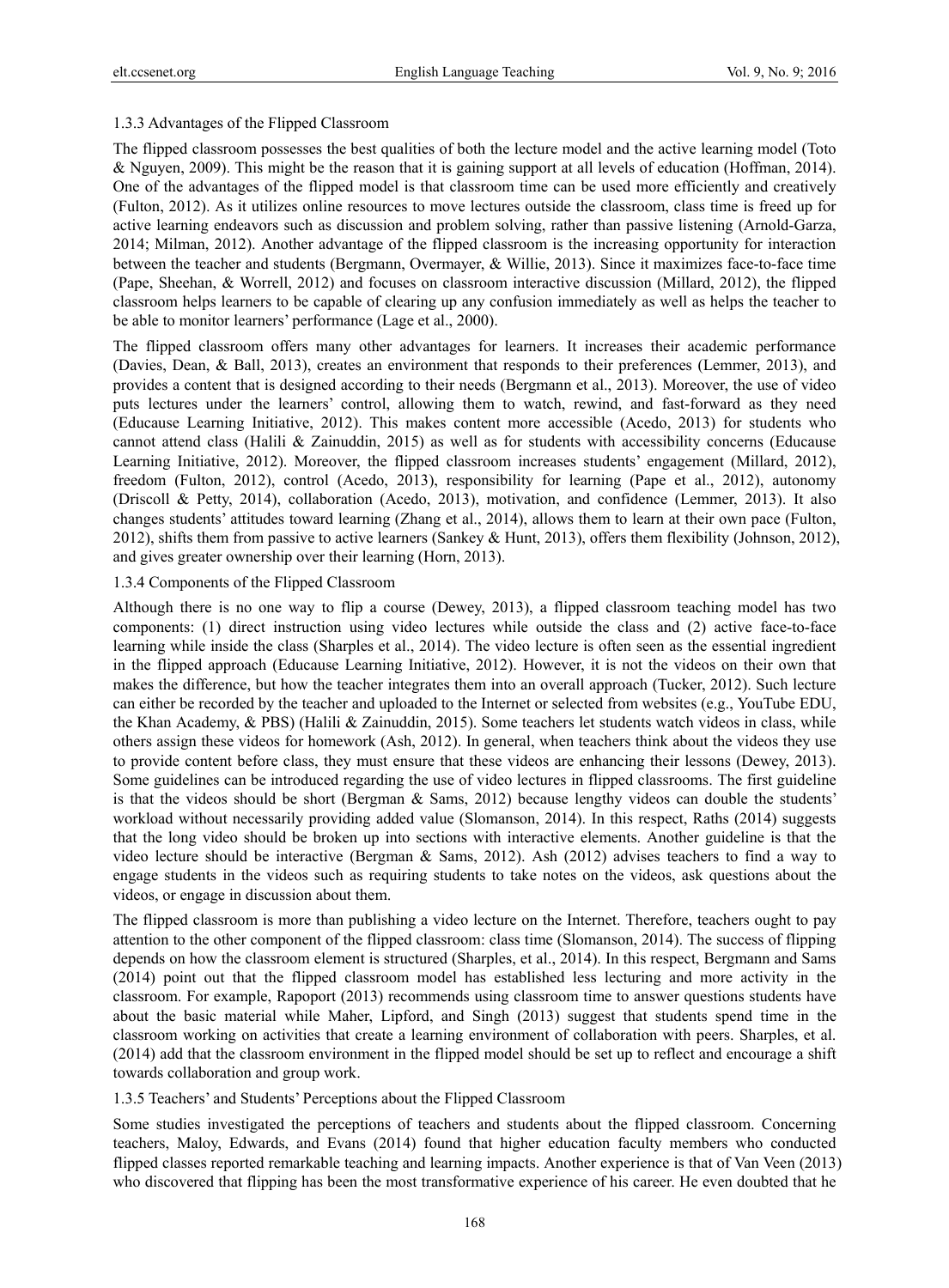would be able to go back to teaching in the traditional paradigm. Also, Linga and Wang (2014) described their experiment using flipped class learning as a learning curve for them. Moreover, Corrias (2014) found out that with the flipped approach, classroom sessions turned out to be livelier than he expected.

Concerning students' perceptions about the flipped classroom, many studies found strong indications of students being appreciative of such teaching model. For example, in the study conducted by Butt (2014), 75% of students had a positive view of flipped instruction. Moreover, results of a survey conducted by McLaughlin et al. (2013) at the beginning and end of a flipped course revealed that significantly more learners preferred the flipped format after the completion of the course than before it. Another survey administered by Pierce and Fox (2012) revealed that 96% of the respondents agreed that viewing video lectures before class was important, 79% agreed that increased teacher-student interaction was desirable, and 62% expressed a desire for more teachers to use the flipped model. In the study of Maher et al. (2013), students generally found flipping to be a more enjoyable learning experience while in the study of Baker (2000), they had a positive perception toward the model, indicating that online resources provided them more control over their learning. Moreover, comments on a survey administered by Ruddick (2012) suggested that students found the online video and PowerPoint materials useful. Furthermore, the feedback Johnson (2012) received about the flipped classroom from students and parents was overwhelmingly positive.

1.3.6 Teachers' and Students' Roles in the Flipped Classroom

The flipped classroom represents a role change for the teacher (Educause Learning Initiative, 2012) from transmitting information during class time to guiding learners through a variety of active learning exercises (Morrison, 2014). By using a flipped classroom, the teacher does not have to lecture for hours while students listen and take notes (Bergmann & Sams, 2012). Therefore, in the flipped model, teachers work more intensively with students (Carpenter & Pease, 2012), guide them to the content (Bergmann & Sams, 2012), provide practical assistance (Boyer, 2013), assist them in applying what they have learned online (Horn, 2013), encourage them in individual or collaborative efforts, and challenge them to think creatively (Bergmann & Sams, 2012).

As for students, the flipped paradigm treats them as active learners who reconstruct knowledge from information (Van Veen, 2013). They receive the same instructional content the professor would give in person, but the focus is on doing things with the information rather than sitting passively and watching someone else demonstrate (Connor, 2012). Students gather the information largely outside of class and when in class, they apply what they have learned to new contexts (Berrett, 2012). Flipping provides additional time for them to work out problems, while having the instructor there as a guide (Leicht et al., 2012). Therefore, Bergmann and Sams (2012) remind educators that the true essence of the flip is really to focus on the student.

# *1.4 Hypothesis of the Study*

There would be a statistically significant difference ( $\alpha \le 0.05$ ) in third-year EFL majors' listening comprehension between the pretest and the posttest in favor of the posttest.

# *1.5 Objectives of the Study*

The present study aimed at finding answers to the following questions:

- How can the flipped classroom model help to develop Egyptian EFL student's listening comprehension?
- Is there any significant difference ( $\alpha \le 0.05$ ) in third-year EFL majors' listening comprehension between the pretest and the posttest?

## **2. Method**

## *2.1 Research Design*

A one-group pre-posttest quasi-experimental design was employed. Students were pretested on listening comprehension before the treatment and then posttested after it. Differences between the pretest and the posttest were evaluated.

## *2.2 Variables*

The study included an independent variable (the flipped classroom model) as well as a dependent variable (listening comprehension). Operational definitions of both variables are listed below.

## 2.2.1 The Flipped Classroom Model

The flipped classroom model is operationally defined as an instructional model in which students receive basic knowledge through online videos and then answer a quiz on them before class. During class, students ask and answer questions about the content and engage in active learning activities where they practice what they learned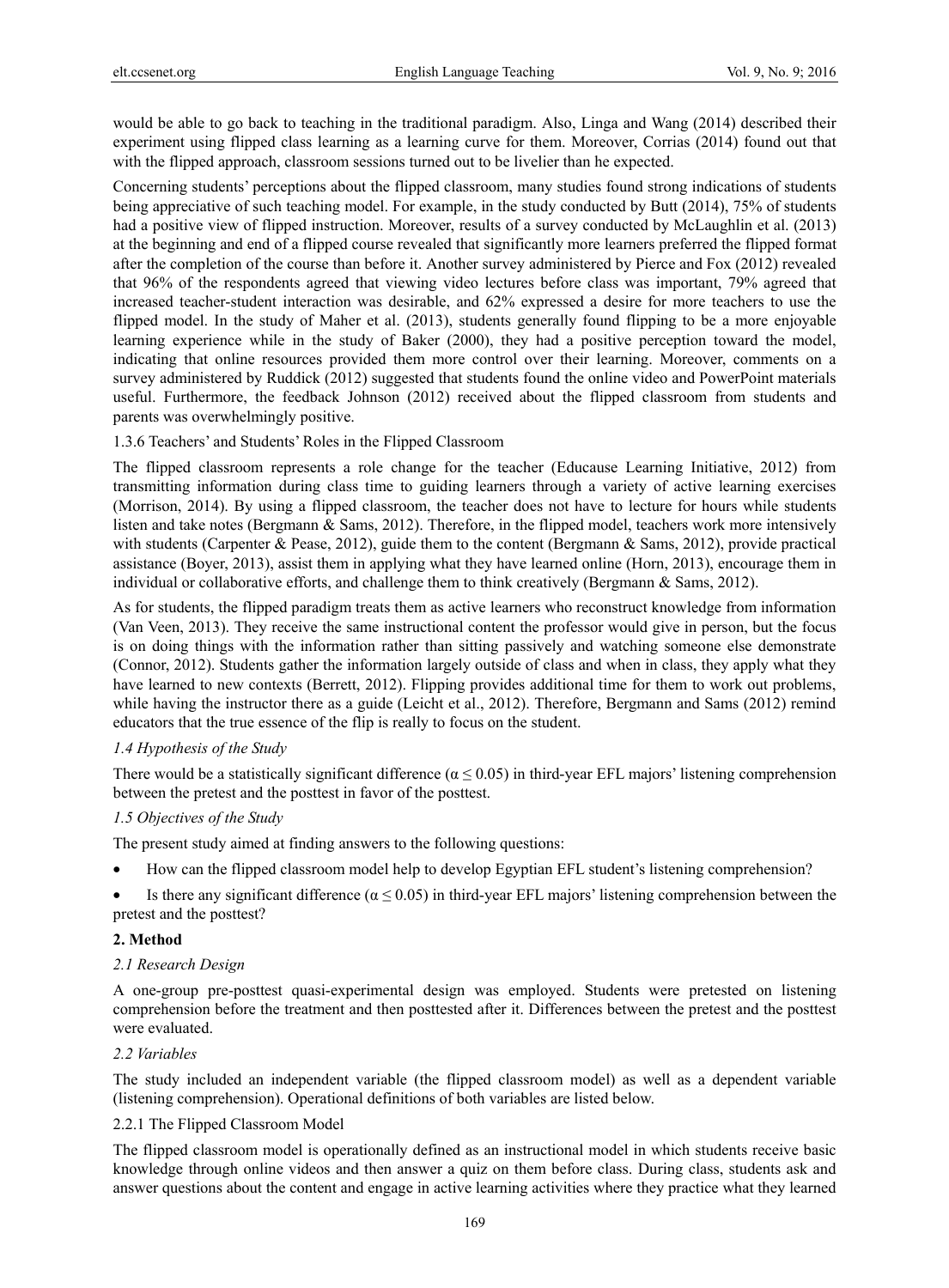from the online videos they viewed. After class, students reflect on their experience before and during class in an online discussion forum and work on a group project that provides additional practice opportunities.

## 2.2.2 Listening Comprehension

Listening comprehension is operationally defined as the process of understanding, interpreting, and evaluating the spoken language as manifested in EFL students' ability to: 1) recognize the main idea, 2) guess the meaning of unfamiliar words from context, 3) identify the type of speech, 4) listen for details, 5) understand supporting ideas, 6) recognize degree of certainty, 7) recognize purpose, 8) understand sequencing of ideas, 9) understand cause and effect, and 10) differentiate fact from opinion.

#### *2.3 Participants*

Participants were 34 third-year EFL majors at the Faculty of Education, Suez University. All participants spent at least 10 years learning EFL. They all ranged between 19-21 years of age.

#### *2.4 Measure*

A listening comprehension test was devised by the researcher and it consisted of two parts. In part A, students listened to 20 short conversations and answered a question after each conversation. In part B, they heard two long conversations and answered 10 questions on them. All questions were multiple-choice with four options and they covered the skills mentioned in the adopted definition of listening comprehension. All questions were equally weighed. The total score of the test was 30 points, one point for each question. Five experts in the field of TEFL were relied on for their opinions on the appropriateness of the test items. The researcher achieved criterion validity through calculating Pearson's Coefficient of correlation between the scores of a group of third-year EFL students on both the listening comprehension test and the listening part of the Cambridge Key English Test (KET). The coefficient of correlation was 0.91. Test-retest reliability was achieved through administering the test twice, with a 14-day time span. Pearson's Coefficient of correlation between the two administrations was 0.79. Both correlation coefficients were significant at the 0.05 level.

#### *2.5 Procedures*

The experimental procedures of the present study were carried out at the Faculty of Education, Suez University, during the second term of the 2015/2016 academic year within the "*Using Computers in Teaching EFL*" course. These procedures were executed in three successive stages: 1) pretesting, 2) using the flipped classroom and 3) posttesting. As for pretesting and posttesting, the listening comprehension test was administered to all participants before and after implementing the flipped classroom, respectively. As for using the flipped classroom, it lasted for 12 weeks and went through three phases: planning, implementation, and evaluation, as illustrated in Figure 1.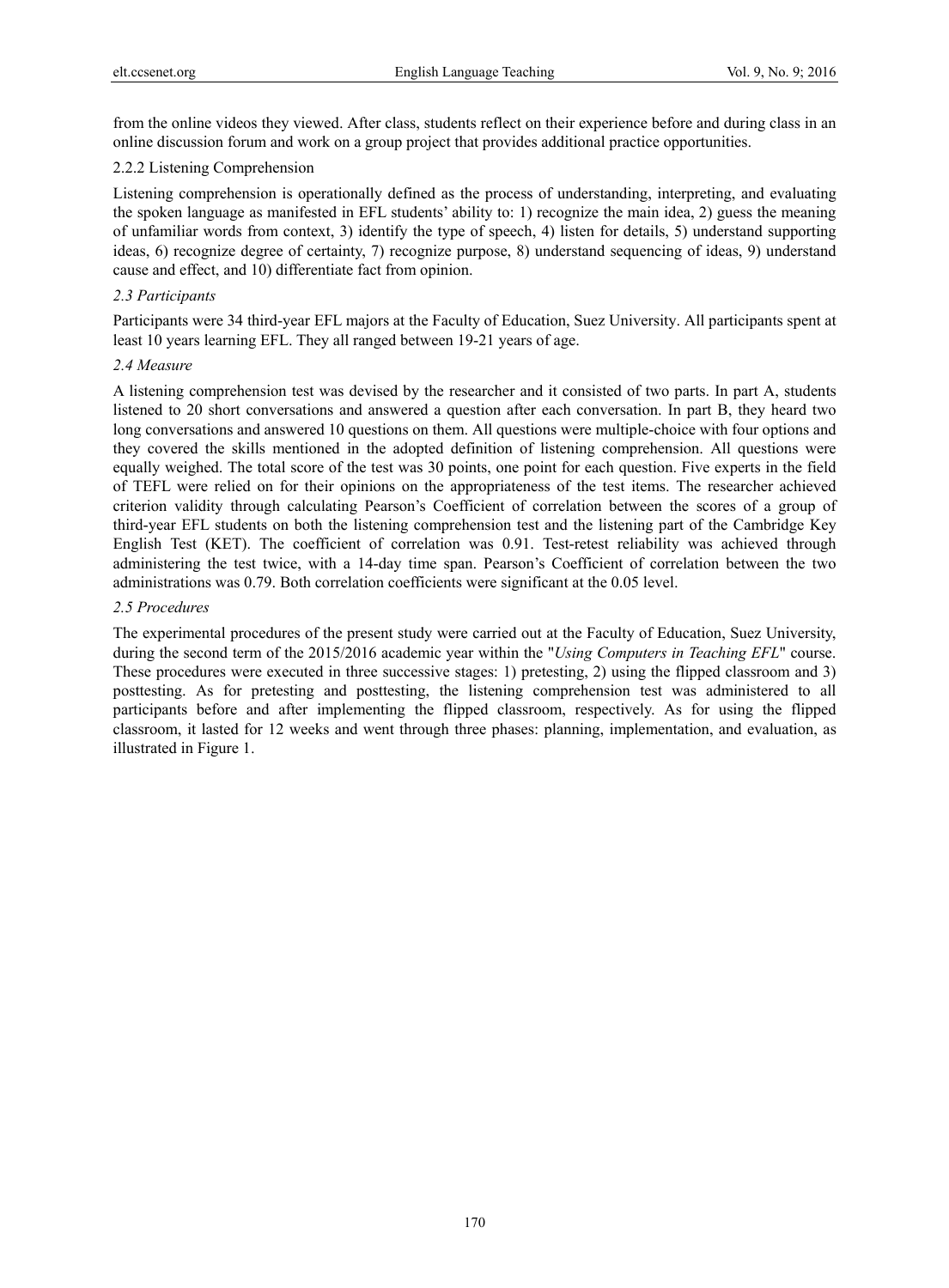

Figure 1. Flipped classroom process

# 2.5.1. Planning for the Flipped Classroom

This phase consisted of two parts: content preparation and student orientation. In order to prepare the content, course objectives were identified, learning outcomes for each lecture were developed, and content coverage was determined. All the knowledge or skill points in each lecture were introduced in mini videos (for faster viewing and download times). Each video lasted 10-15 minutes, with a total of 50-60 minutes for each lecture and a total viewing time for all 12 lectures of 11.6 hours. As Lawrence (cited in Sankey & Hunt, 2013) puts it, there are experts all over the world and there is little point in reinventing the wheel by creating more resources. Therefore, the researcher utilized video resources from many websites such as TED (www.ted.com) and YouTube.

Because almost all participants were not accustomed to the flipped classroom experience, a comprehensive syllabus which included a detailed description of the course was placed on a wiki. This provided students a quick and easy access to all the materials of the course and allowed them to interact, share viewpoints, and organize content. It also enabled the researcher to revise content to reflect new topics and student interests throughout the semester.

During a class orientation session that lasted 65 minutes, the researcher introduced the notion of the flipped classroom, explained the basic ideas, and demonstrated how to operate online. This included the structure and functions of the wiki, how to deal with the assigned videos (e. g., replay, stop, or jump to certain points), and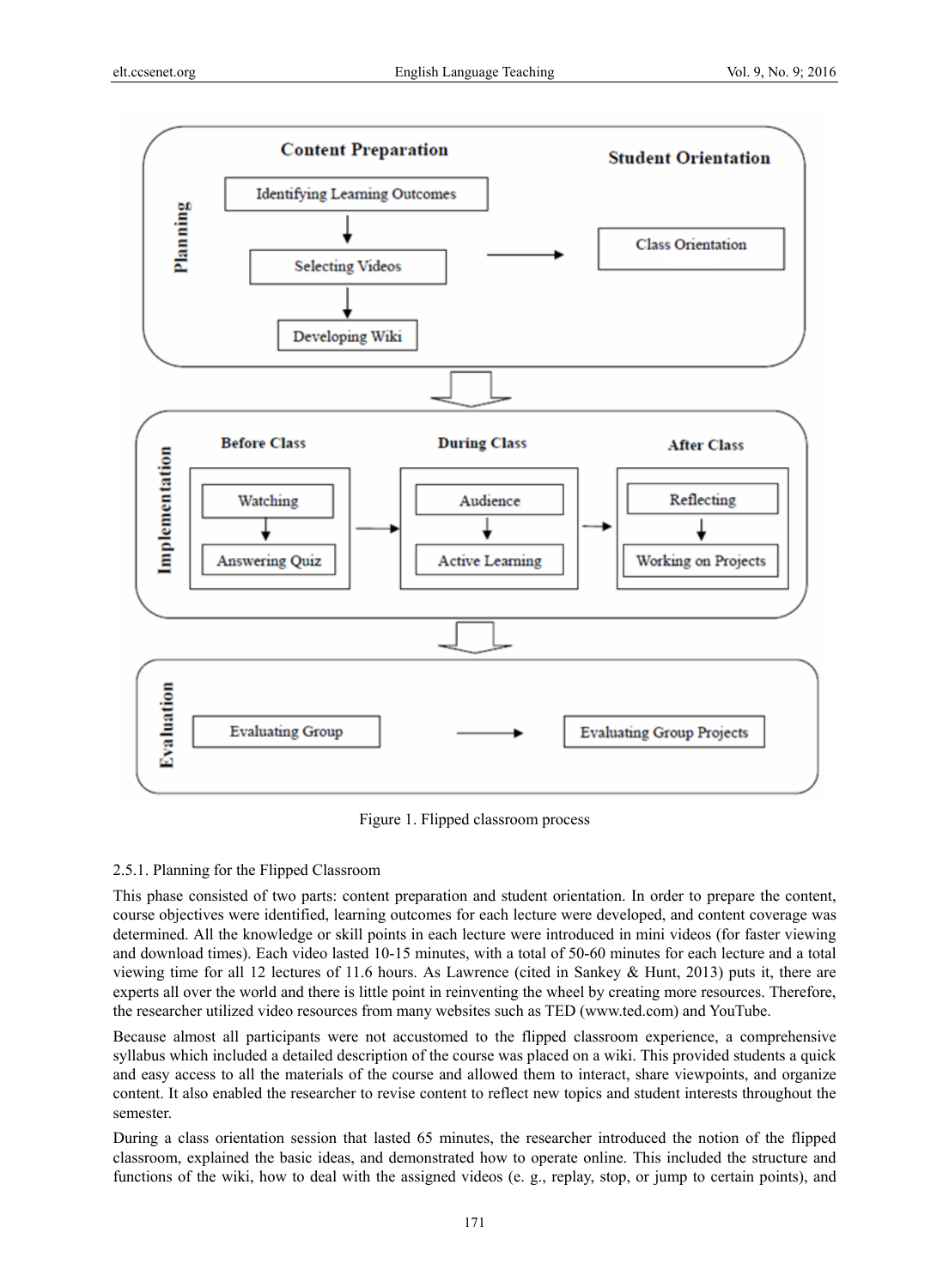how to search for more videos. The session also included the requirements for online interaction, the explanation of some examples, and answers to students' questions.

## 2.5.2. Implementation of the Flipped Classroom

This phase consisted of three parts: before, during, and after class according to the adopted definition of the flipped classroom model.

## 2.5.2.1 Before Class

This preparation part was divided into two main components: watching videos and answering online quizzes. Each week, students watched the short videos assigned for the next lecture in order to obtain the basic knowledge before class. They had the opportunity to comment on each video and discuss problematic parts. For the three students with no Internet access at their homes, media was made available on flash drives and CDs. One student was still unable to view the content at home; therefore, she came to class early to watch the videos on the researcher's laptop.

In order to increase the likelihood that students would come prepared for class, each of the short videos was followed by an online quiz, designed to record each student's participation, give him/her more opportunities to review what he/she has learned, and offer him/her immediate feedback on whether he/she missed any essential points. Moreover, the researcher used the results of the quizzes as a launching point for class discussion as well as for adjusting the class plan to address student needs.

## 2.5.2.2 During Class

In this part, the researcher used the time saved as an opportunity to engage the participants more deeply in the process of learning the main concepts of the lesson and to maximize their learning opportunities in the classroom. It was divided into two main components: the first one focused on receiving audience response through recalling the basic knowledge while the second focused on engaging participants with active learning and critical thinking processes. First, the researcher began class time by asking questions, both to assess participants' understanding of the basic concepts presented in the assigned videos and to determine the best use of class time. She also invited questions from participants that addressed content provided in the videos. Sometimes, the instructor asked the participants to address each other's questions. In addition, the instructor reviewed her participants' performance in the online quiz and addressed any points of perceived confusion.

Receiving students' responses lasted 15-20 minutes then the researcher used the time remaining in the lecture period to apply concepts from the videos. She engaged the participants with the course material through student-centered active learning activities where they created, collaborated, and put into practice what they learned from the lectures they viewed outside class. A variety of active learning activities were used (e.g., 3-2-1, write-pair-share, debates, concept mapping, note comparison/sharing, minute papers, jigsaw, learning by teaching, fishbowl, three-step interview). See Appendix for a brief description of each of these activities.

## 2.5.2.3 After Class

This part focused on reflection and project work. At home, participants logged into an online discussion forum where they reflected on their experience with the videos they watched as well as the active learning sessions. The researcher directed the reflection process by recommending responding to questions such as: "Did you like the flipped class?", "What questions do you still have about the topic or exercise?", and "What suggestions do you have for improving the activity?" Moreover, participants had the opportunity to post questions for the researcher to answer.

Concerning project work, participants were divided into groups of three to four and the researcher assigned a project at the beginning of the term. This project provided additional practice opportunities, encouraged higher-order thinking, and assessed participants' ability to analyze, synthesize, and evaluate the material they acquired from the course. The project required them to design a technological tool that could be used in teaching as well as plan a lesson using this tool. At the beginning of the course, the instructor posted examples of the project to the course wiki. She also offered support through the discussion forum.

# 2.5.3. Evaluation of the Flipped Classroom

Participants submitted their projects two weeks before the final submission for additional critique so that improvements could be made before final presentation. During a class session, participants presented their projects. The researcher evaluated the projects as well as encouraged participants to self and peer assess these projects.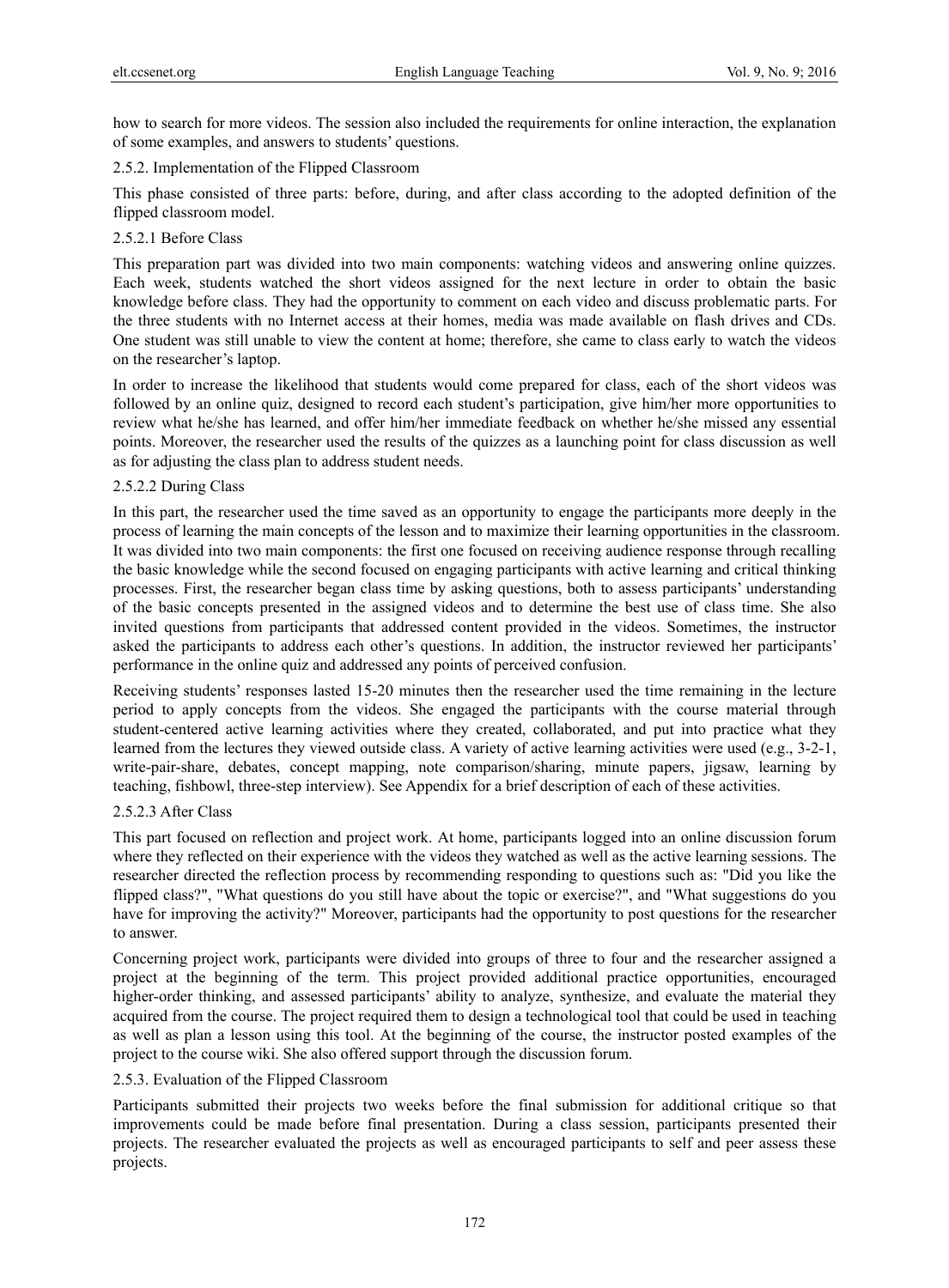## **3. Result**

Paired-samples t-test was used to test the difference between the means of scores of the participants on the pretest and the posttest of listening comprehension. This difference was statistically significant (t=11.341, p<0.05); see Table 1. Using Cohen's (1988) formula, effect size for this difference was 1.30. This effect size is considered "large" according to Feldt (as cited in Hinkle, Wiersma, & Jurs, 1994, p. 316).

Table 1. Paired-samples t-test of the difference between the means of scores of the participants on the pretest and the posttest of listening comprehension

|                  | Paired Differences |                |                 |        | df | Probability |
|------------------|--------------------|----------------|-----------------|--------|----|-------------|
| Posttest-Pretest | Mean               | Std. Deviation | Std. Error Mean |        |    |             |
|                  | 7.559              | 3.886          | .666            | 11.341 |    | Significant |

## **4. Discussion**

In the present study, it was hypothesized that there would be a statistically significant difference ( $\alpha \le 0.05$ ) in third-year EFL majors' listening comprehension between the pretest and the posttest in favor of the posttest. A paired-samples t-test revealed a statistically significant difference in favor of the posttest ( $t=11.341$ ,  $p<0.05$ ). A probable reason for the result reached in this study may be that the flipped classroom required participants to watch videos before class that explained the content of each lecture. They had to listen attentively to these videos in order to answer the online quiz as well as to gain a basic background about the content that would enable them to participate effectively in classroom discussion. Here, it can be argued that watching these videos could have improved the listening comprehension of the participants for three reasons. First, listening to native speakers could have made participants aware of the difficulties of understanding spoken authentic English. This might have led them to try harder to enhance their listening comprehension skills. Second, the presence of non-verbal communication features (e.g., facial expressions & gestures) could have been useful for participants in comprehending the listening material. Third, the technical features of videos (e.g., pausing, reviewing, etc.) might have provided participants with opportunities for analyzing and comprehending the language presented. In this respect, many studies found that the use of videos improves listening comprehension (e.g., Kuo, 2009; Sarani, Behtash, & Arani, 2014; Wagner, 2010).

Another characteristic of the flipped classroom that could explain its effectiveness in improving listening comprehension is the active learning component. In the present study, class time was used in engaging participants in active learning activities based on collaboration, interaction, and discussion in English which might have improved participants' listening comprehension. This explanation goes along with Jones's (2006) assertion that collaborative activities have long been shown to enhance learners' comprehensible input which, in turn, leads to greater understanding of aural texts. It also goes along with the findings of some studies that found that active learning improves listening comprehension (e.g., Ashraf, Fatemi, & Naderi, 2013).

## **5. Conclusion**

Based on the result of the present study, the researcher concluded that the flipped classroom model improved the listening comprehension of EFL students. This instructional model could be used in other courses or implemented by other teachers at Suez University or other tertiary institutions.

## **6. Recommendations and Suggestions**

Based on the result of the present study, the researcher recommends: 1) using flipped classrooms for enhancing EFL learners' listening comprehension, 2) encouraging EFL learners to use available learning resources on the internet, 3) providing them adequate opportunities to listen to authentic material, and 4) devoting class time to active learning, rather than lecturing. Moreover, the researcher suggests conducting studies tackling: 1) the impact of the flipped model on EFL critical listening, 2) EFL learners' attitude towards using flipped classrooms in education, 3) the impact of other online tools (e.g., e-mails, discussion boards, weblogs) on listening comprehension, and 4) the impact of the flipped model on EFL learners' self-directed learning.

## **Acknowledgments**

Sincere thanks go to Professor Dr. Ahmed Hassan Seifeddin for his assistance and encouragement.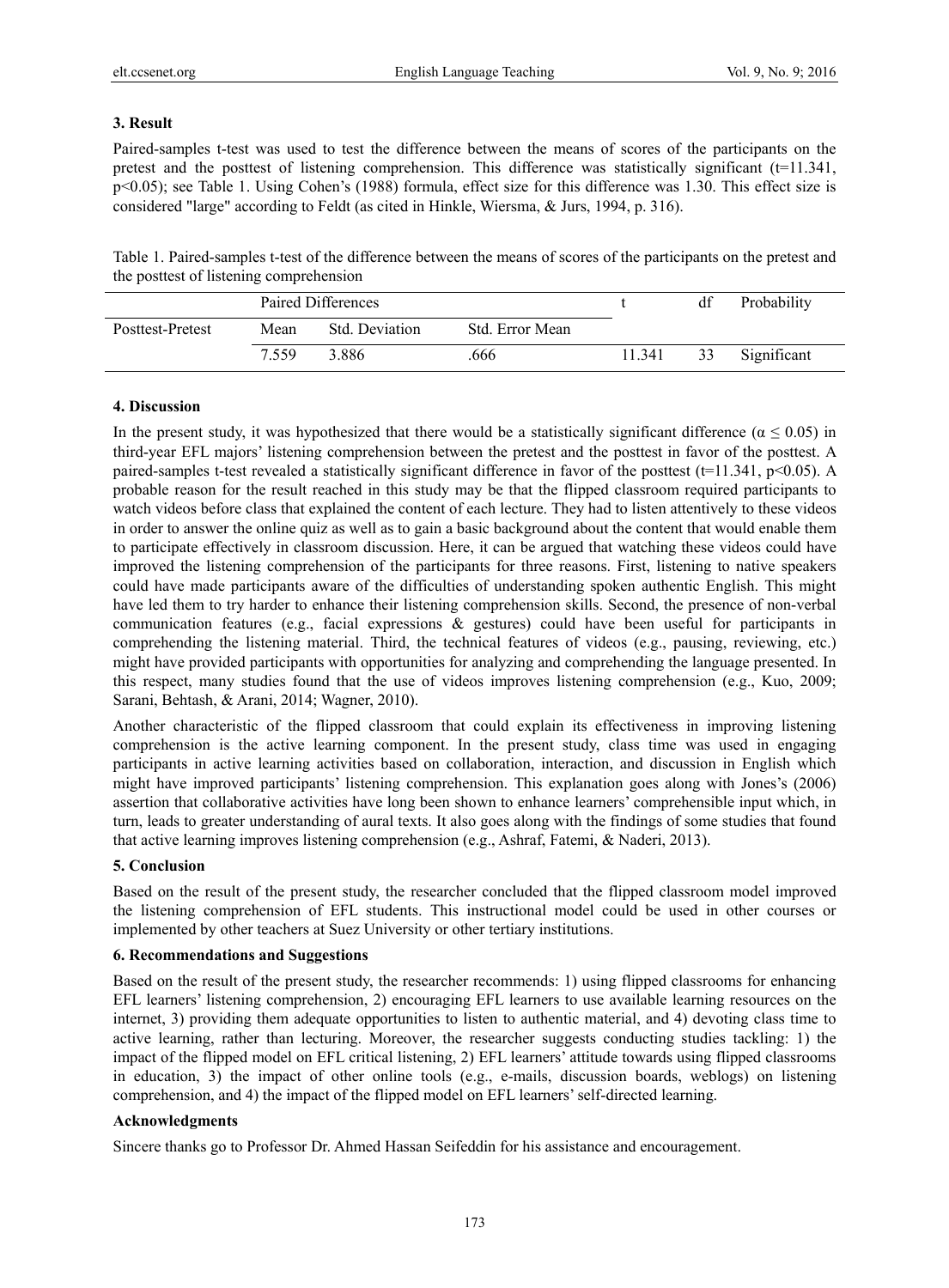#### **References**

- Abeysekera, L., & Dawson, P. (2015). Motivation & cognitive load in the flipped classroom: Definition, rationale, & a call for research. *Higher Education Research & Development, 34*(1), 1-14. http://dx.doi.org/10.1080/07294360.2014.934336
- Abo El-kassem, A. (2009). *The effectiveness of using the storytelling approach in developing listening skills in English language for pupils of the preparatory stage* (Unpublished master's thesis). Cairo University, Egypt.
- Acedo, M. (2013). Ten pros & cons of a flipped classroom. Retrieved March 13, 2015, from http://www.teachthought.com/uncategorized/10-pros-cons-flipped-classroom/
- Ahmed, W. (2014). *Developing sixth primary students' English listening skills by using some authentic assessment techniques* (Unpublished master's thesis). Suez Canal University, Egypt.
- Al-Ammary, A. (2015). *The effectiveness of a program based on podcasting in developing some EFL listening comprehension skills among preparatory stage students* (Unpublished master's thesis). South Valley University, Egypt.
- Al-Tonsi, H. (2013). *The effectiveness of using blended learning in developing English majors' listening comprehension skills at faculties of education* (Unpublished doctoral dissertation). Suez Canal University, Egypt.
- Amin, E. (2012). *The effectiveness of using the cognitive academic language learning approach in developing strategic listening & listening comprehension skills among secondary school students* (Unpublished doctoral Dissertation). Banha University, Egypt.
- Arnold-Garza, S. (2014). The flipped classroom: Assessing an innovative teaching model for effective & engaging library instruction. *College & Research Libraries News, 75*(1), 10-13.
- Ash, K. (2012). Educators view flipped model with a more critical eye. *Education Week, 32*(2), S6-S7.
- Ashraf, H., Fatemi, M., & Naderi, S. (2013). The effect of active learning instruction on the intermediate Iranian EFL learners' listening comprehension ability. *International Journal of Linguistics, 5*(5), 225-242. http://dx.doi.org/10.5296/ijl.v5i5.4264
- Baker, J. (2000, April). *The classroom flip: Using web course management tools to become a guide by the side*. Paper presented at the  $11<sup>th</sup>$  International Conference on College Teaching & Learning, Jacksonville, FL.
- Bates, S., & Galloway, R. (2012, April). *The inverted classroom in a large enrolment introductory physics course: A case study*. Paper presented at the HEA STEM Conference, London, United Kingdom.
- Bergmann, J., Overmyer, J., & Wilie, B. (2013, July 9). The flipped class: What it is & what it is not. *The Daily Riff*. Retrieved July 11, 2015, from http://www.thedailyriff.com/articles/the-flipped-class-conversation-689.php
- Bergmann, J., & Sams, A. (2012). *Flip your classroom: Reach every student in every class every day*. Washington, DC: International Society for Technology in Education. http://dx.doi.org/10.1111/teth.12165
- Bergmann, J., & Sams, A. (2014). Flipped learning: Maximizing face time. *Training & Development, 68*(2), 28-31.
- Berrett, D. (2012). How flipping the classroom can improve the traditional lecture. *Education Digest, 78*(1), 36-41.
- Bishop, J., & Verleger, M. (2013, June). *The flipped classroom: A survey of the research.* Paper presented at the 120<sup>th</sup> ASEE Annual Conference, Atlanta, GA.
- Bowen, J. (2012). *Teaching naked: How moving technology out of your college classroom will improve student learning*. San Francisco: John Wiley & Sons.
- Boyer, A. (2013). The flipped classroom: Catering for difference. *Teacher Learning Network, 20*(1), 28-29.
- Brownell, J. (2013). *Listening: Attitudes, principles, & skills* (5th ed.). New York: Routledge.
- Butt, A. (2014) Student views on the use of a flipped classroom approach: Evidence from Australia. *Business Education & Accreditation, 6*(1) 33-43.
- Carpenter, J., & Pease, J. (2012). Sharing the learning. *Phi Delta Kappan, 49*(2), 36-41. http://dx.doi.org/10.1177/003172171209400209
- Clark, K. (2015). The effects of the flipped model of instruction on student engagement & performance in the secondary mathematics classroom. *Journal of Educators Online, 12*(1), 91-115.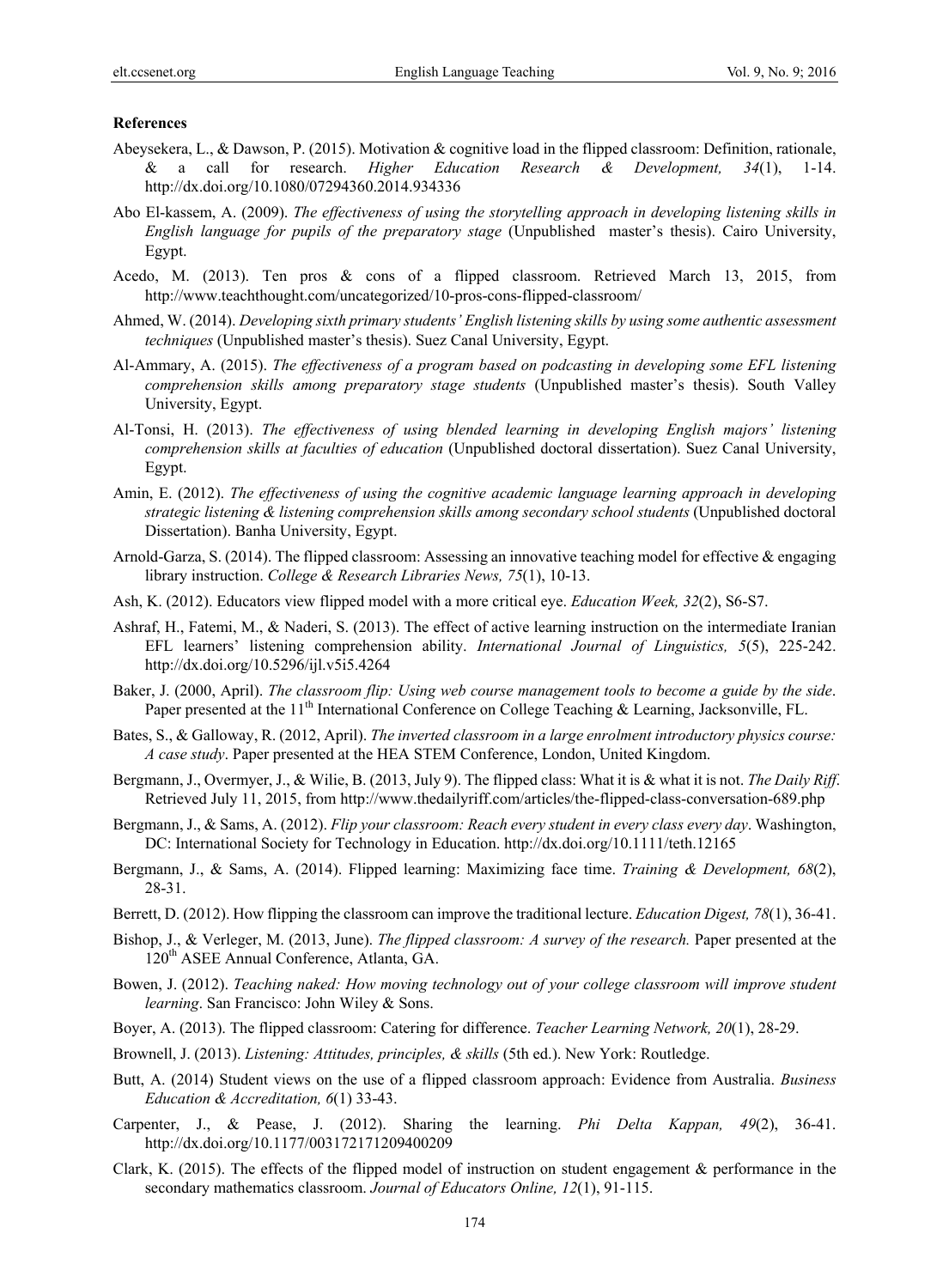- Cohen, J. (1988). *Statistical power analysis for the behavioral sciences* (2nd ed.). Hillsdale, NJ: Lawrence Earlbaum.
- Connor, K. (2012). Goodbye, Podium: An engineering course puts theory into practice. *Chronicle of Higher Education, 59*(6), B30-B31.
- Corrias, A. (2014). Lightening up mathematics-intensive classes: A case study using a flipped classroom approach. *CDTL Brief, 17*(1), 10-13.
- Datig, I., & Ruswick, C. (2013). Four quick flips: Activities for the information literacy classroom. *College & Research Libraries News, 7*(5), 249-251 & 257.
- Davies, R., Dean, D., & Ball, N. (2013). Flipping the classroom & instructional technology integration in a college-level information systems spreadsheet course. *Educational Technology Research & Development, 61*(4), 563-580. http://dx.doi.org/10.1007/s11423-013-9305-6
- Demski, J. (2013). Six expert tips for flipping the classroom. *Campus Technology, 25*(5), 32-37.
- Dewey, M. (2013). The upside-down classroom: How the flipped lecture model can be used in legal education. Workshop held at the Institute for Law Teaching & Learning Conference, June 7-9, 2013, Topeka, Kansas. Retrieved May 19, 2015 from http://law.sc.edu/carolinaslrw/materials/Dewey-CCLRW\_flipped\_lecture.pdf
- Driscoll, T., & Petty, K. (2014). Student-driven education with flipped learning & 20-time. In L. Kyei-Blankson, & E. Ntuli (Eds.), *Practical applications & experiences in K-20 blended learning environments* (pp. 120-136). Hershey, PA: Information Science Reference. http://dx.doi.org/10.4018/978-1-4666-4912-5.ch009
- Educause Learning Initiative. (2012). Seven things you should know about flipped classrooms. Retrieved August 23, 2015, from https://net.educause.edu/ir/library/pdf/ELI7081.pdf
- Fulton, K. (2012). Upside down & inside out: Flip your classroom to improve student learning. *Learning & Leading with Technology, 39*(8), 12-17.
- Genaidy, F. (2011). *The effect of using students journals on developing listening comprehension skills in English for the first year secondary school students* (Unpublished master's thesis). Helwan University, Egypt.
- Giannakos, M., & Chrisochoides, N. (2014). Challenges & perspectives in an undergraduate flipped classroom experience: Looking through the lens of learning analytics. *Proceedings of Frontiers in Education Conference* (pp. 1-5). Madrid: IEEE. http://dx.doi.org/10.1109/FIE.2014.7044449
- Gonen, M. (2009). The relationship between FL listening anxiety & FL listening strategies: The case of Turkish EFL learners. *Proceedings of the 5th WSEAS/IASME International Conference on Educational Technologies, July 1-3, 2009* (pp. 44-49). University of La Laguna, Spain.
- Halili, S., & Zainuddin, Z. (2015). Flipping the classroom: What we know & what we don't. *The Online Journal of Distance Education & e-Learning, 3*(1), 15-22.
- Hassan, H. (2015). *The effect using some learning techniques on developing primary pupils' listening skills* (Unpublished master's thesis). Ain Shams University, Egypt.
- Hill, P. (2012). Online educational delivery models: A descriptive view. *Educause Review, 47*(6), 84-86, 88, 90, 92, 94-97.
- Hinkle, D., Wiersma, W., & Jurs, S. (1994). *Applied statistics for the behavioral sciences* (3rd ed.). Boston: Houghton Mifflin.
- Hoffman, E. (2014). Beyond the flipped classroom: Redesigning a research methods course for E3 instruction. *Contemporary Issues in Education Research, 7*(1), 51-62. http://dx.doi.org/10.19030/cier.v7i1.8312
- Horn, M. (2013). The Transformational potential of flipped classrooms: Different strokes for different folks. *Education Next, 13*(3), 78-79.
- Johnson, G. (2012). Students, please turn to YouTube for your assignment. *Education Canada, 52*(5), 16-18.
- Jones, L. (2006). Effects of collaboration & multimedia annotations on vocabulary learning & listening comprehension. *CALICO Journal, 24*(1), 33-58. http://dx.doi.org/10.1558/cj.v24i1.33-58
- Kuo, L. (2009). *The effects of YouTube listening/viewing activities on Taiwanese EFL learners' listening comprehension* (Unpublished doctoral dissertation). La Sierra University.
- Lage, M., Platt, G., & Treglia, M. (2000). Inverting the classroom: A gateway to creating an inclusive learning environment. *Journal of Economic Education, 31*(1), 30-43. http://dx.doi.org/ 10.2307/1183338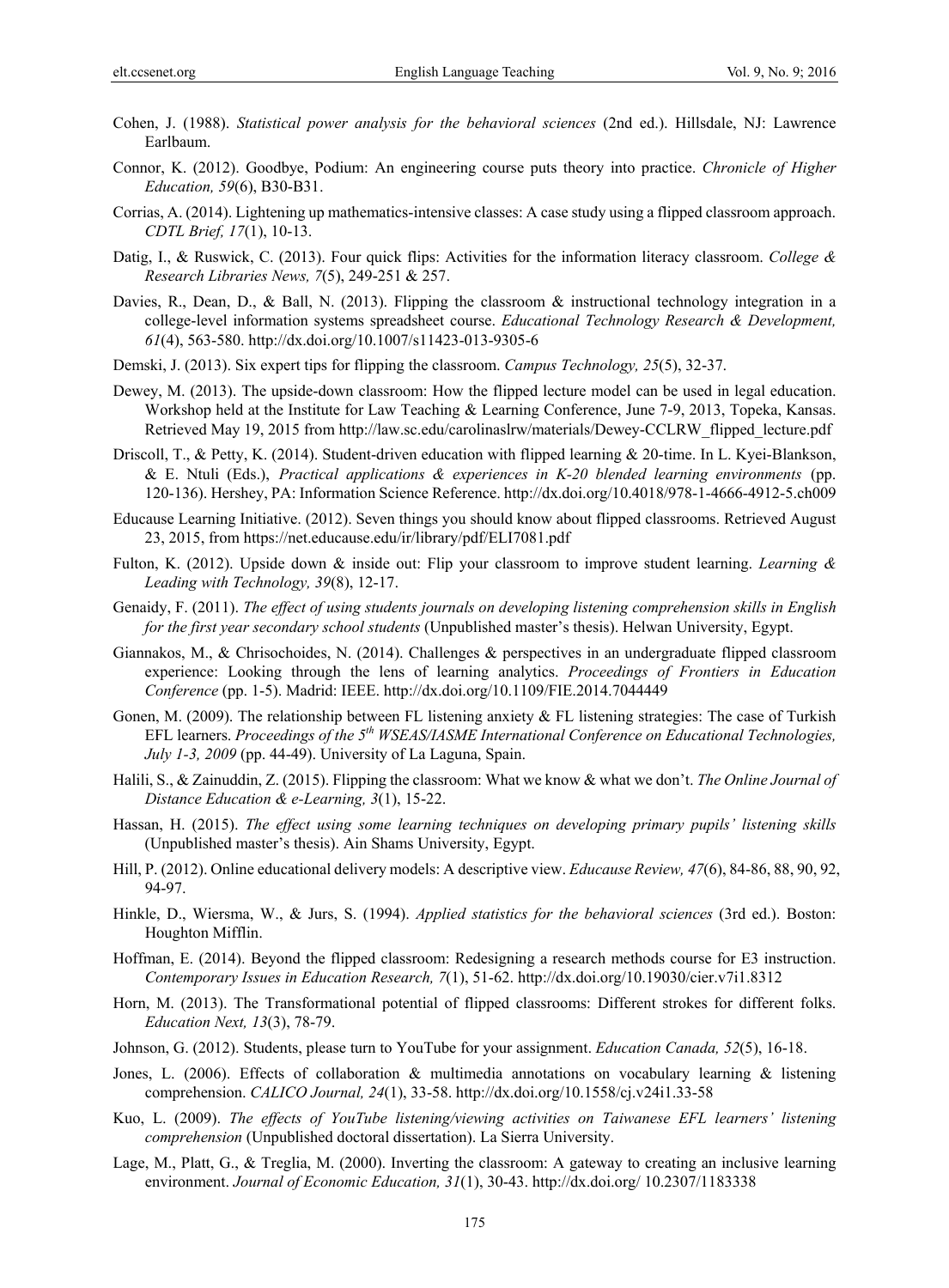- Leicht, R., Zappe, S., Messner, J., & Litzinger, T. (2012). Employing the classroom flip to move lecture out of the classroom. *Journal of Applications & Practices in Engineering Education, 3*(1), 19-31.
- Lemmer, C. (2013). A view from the flip side: Using the inverted classroom to enhance the legal information literacy of the international LL.M. student. *Law Library Journal, 105*(4), 461-491.
- Lin, L. (2002). *The effects of feature films upon learners' motivation, listening, & speaking skills: The learner-centered approach*. Retrieved from ERIC database. (ED 470811)
- Linga, P., & Wang, C. (2014). Flipped class learning in a large class setting. *CDTL Brief, 17*(1), 4-9.
- Maher, M., Lipford, H., & Singh, V. (2013). Flipped classroom strategies using online videos. Technical Report, Center for Education Innovation, University of North Carolina, Charlotte. Retrieved May 15 2015, from http://cei.uncc.edu/sites/default/files/CEI%20Tech%20Report%203.pdf
- Maloy, R., Edwards, S., & Evans, A. (2014). Wikis, workshops, & writing: Strategies for flipping a college community engagement course. *Journal of Educators Online, 11*(1), 1-23.
- Mazur, E. (1991). Can we teach computers to teach? *Computers in Physics, 5*(1), 31-38. http://dx.doi.org/10.1063/1.4822968
- McLaughlin, J., Griffin, L., Esserman, D., Davidson, C., Glatt, D., Roth, M., … Mumper, R. (2013). Pharmacy student engagement, performance, & perception in a flipped satellite classroom. *American Journal of Pharmaceutical Education, 77*(9), 196. http://dx.doi.org/10.5688/ajpe779196
- McLaughlin, J., Roth, M., Glatt, D., Gharkholonarehe, N., Davidson, C., Griffin, L., … Mumper, R. (2014). The flipped classroom: A course redesign to foster learning  $\&$  engagement in a health professions school. *Academic Medicine, 89*(2), 236-243. http://dx.doi.org/ 10.1097/ACM.0000000000000086
- Millard, E. (2012). Five reasons flipped classrooms work: Turning lectures into homework to boost student engagement & increase technology-fueled creativity. *University Business, 15*(11), 26-29.
- Milman, N. (2012). The flipped classroom strategy: What is it & how can it best be used? *Distance Learning, 9*(3), 85-87.
- Morrison, C. (2014). From sage on the stage to guide on the side: A good start. *International Journal for the Scholarship of Teaching & Learning, 8*(1), Article 4. http://dx.doi.org/ 10.20429/ijsotl.2014.080104
- Otte, J. (2006). Real language for real people: A descriptive & exploratory study of the outcomes of aural authentic texts on the listening comprehension of adult English-as-a-second language students enrolled in an advanced ESL listening course. *Dissertation Abstracts International: Section B, 67*(4), 1246.
- Pape, L., Sheehan, T., & Worrell, C. (2012). How to do more with less: Lessons from online learning. *Learning & Leading with Technology, 39*(6), 18-22.
- Pierce, R. (2013). Student performance in a flipped class module. In R. McBride, & M. Searson (Eds.), *Proceedings of Society for Information Technology & Teacher Education International Conference 2013* (pp. 942-954). Chesapeake, VA: AACE.
- Pierce, R., & Fox, J. (2012). Vodcasts & active-learning exercises in a flipped classroom model of a renal pharmacotherapy module. *American Journal of Pharmaceutical Education, 76*(10), 196. http://dx.doi.org/ 10.5688/ajpe7610196
- Prince, M. (2004). Does active learning work? A review of the research. *Journal of Engineering Education, 93*(3), 223-231. http://dx.doi.org/10.1002/j.2168-9830.2004.tb00809.x
- Rapoport, N. (2013). Rethinking U.S. legal education: No more 'same old, same old'. *Connecticut Law Review, 45*(4), 1409-1429.
- Raths, D. (2014). Nine video tips for a better flipped classroom. *Education Digest, 79*(6), 15-21.
- Ruddick, K. (2012). *Improving chemical education from high school to college using a more hands-on approach* (Unpublished doctoral dissertation). University of Memphis.
- Salem, R. (2014). *A web based program for developing EFL students' listening comprehension & critical speaking skills* (Unpublished doctoral dissertation). Suez University, Egypt.
- Sankey, M., & Hunt, L. (2013). Using technology to enable flipped classrooms whilst sustaining sound pedagogy. In H. Carter, M. Gosper, & J. Hedberg (Eds.), *Electric dreams: Proceedings of 30<sup>th</sup> Ascilite Conference* (pp.785-795). Macquire University, Sydney.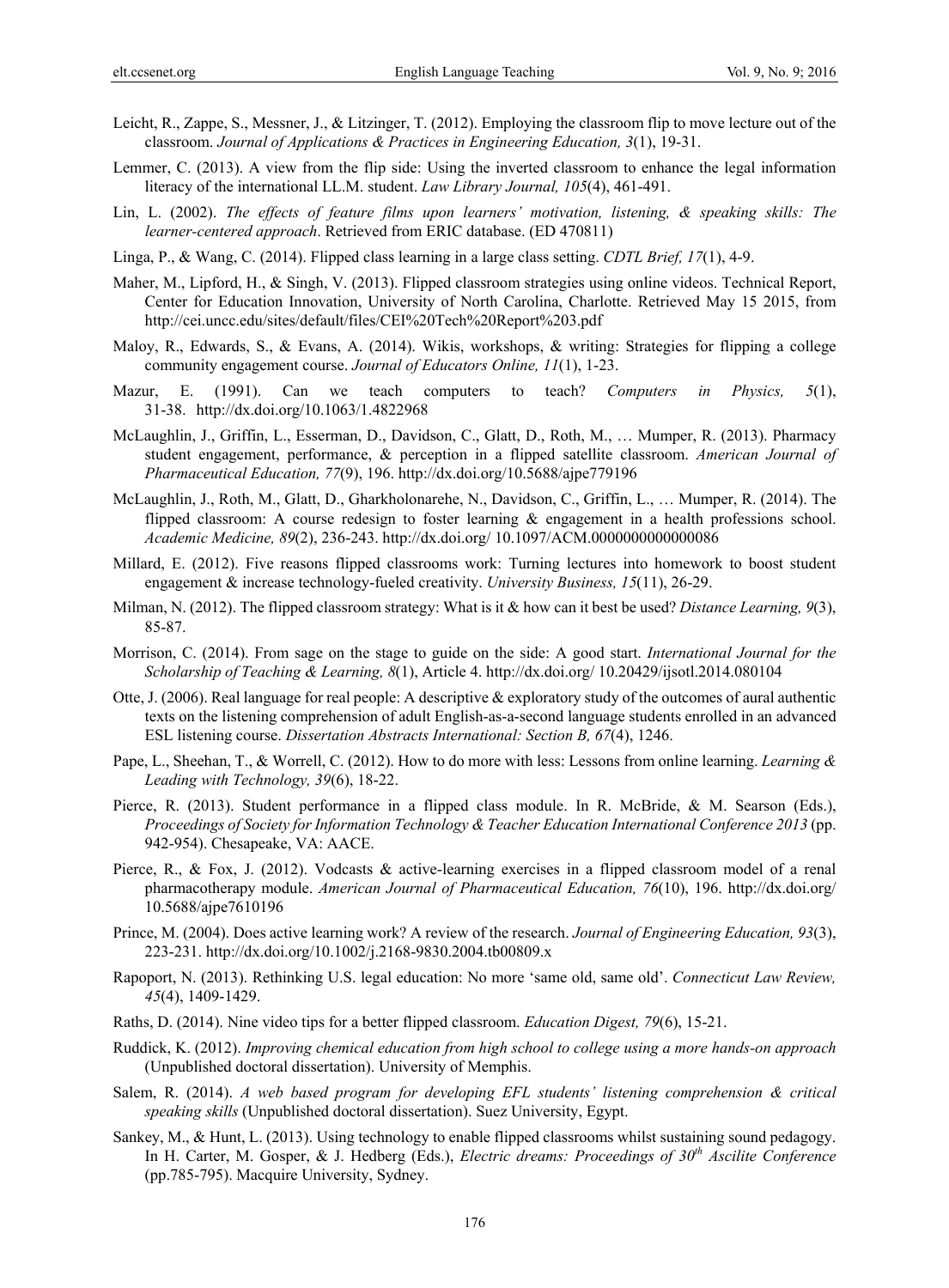- Sarani, A., Behtash, E., & Arani, S. (2014). The effect of video-based tasks in listening comprehension of Iranian pre-intermediate EFL learners. *Gist Education & Learning Research Journal, 8,* 29-47.
- Sharples, M., Adams, A., Ferguson, R., Gaved, M., McAndrew, P., Rienties, B., … Whitelock, D. (2014). *Innovating pedagogy 2014: Open University innovation report 3.* Milton Keynes: The Open University.
- Slomanson, W. (2014). Blended Learning: A flipped classroom experiment. *Journal of Legal Education, 64*(1), 93-102.
- Staker, H., & Horn, M. (2012). Classifying K-12 blended learning. Innosight Institute. Retrieved July 19, 2015, from

http://www.christenseninstitute.org/wp-content/uploads/2013/04/Classifying-K-12-blended-learning.pdf

- Strayer, J. (2012). How learning in an inverted classroom influences cooperation, innovation, & task orientation. *Learning Environments Research, 15*(2), 171-193. http://dx.doi.org/10.1007/s10984-012-9108-4
- Taylor, L., & Parsons, J. (2011). Improving student engagement. *Current Issues in Education, 14*(1), 1-33.
- The Queensland Government. (2012). The flipped classroom: Classroom connections. Retrieved June 19, 2015, from https://classroomconnections.eq.edu.au/topics/Pages/2012/november/flipped-classroom.aspx
- Toto, R., & Nguyen, H. (2009, October). *Flipping the work design in an industrial engineering course*. Paper presented at the 39<sup>th</sup> ASEE/IEEE Frontiers in Education Conference, San Antonio, TX. http://dx.doi.org/10.1109/FIE.2009.5350529
- Tucker, B. (2012). The Flipped classroom: Online instruction at home frees class time for learning. *Education Next, 12*(1), 82-83.
- Van Veen, B. (2013). Flipping signal-processing instruction. *Signal Processing Magazine, 30*(6), 145-150. http://dx.doi.org/ 10.1109/MSP.2013.2276650
- Vaughan, M. (2014). Flipping the learning: An investigation into the use of the flipped classroom model in an introductory teaching course. *Education Research & Perspectives, 41*, 25-41.
- Wagner, E. (2010). The effect of the use of video texts on ESL listening test-taker performance. *Language Testing, 27*(4), 493-513. http://dx.doi.org/10.1177/0265532209355668
- Walvoord, B., & Anderson, V. (1998). *Effective grading: A tool for learning & assessment in college.* San Francisco: Jossey-Bass.
- Williams, S., & Wuensch, K. (2016). Flipping quantitative classes: A triple win. *Decision Sciences: Journal of Innovative Education, 14*(1), 67-89. http://dx.doi.org/10.1111/dsji.12088
- Zhang, P., Ma, J., & Liu, Y. (2014). Flipped classroom: An effective model of improving student teachers' educational technology. *Journal of Information Technology & Application in Education, 3*(3), 144-149. http://dx.doi.org/ 10.14355/jitae.2014.0303.02

#### **Appendix**

#### **Active Learning Activities**

In general, each classroom session accommodated at least three of the following active learning activities:

1) 3-2-1

Students were asked to write about the videos they watched before class. They had to write: three things they learned from these videos, two questions they still had, and one aspect of the videos they enjoyed.

#### 2) Write-pair-share

The researcher presented a discussion question in class and then gave students one minute to write out their response. Students then paired up and explained their responses to one another for 3-5 minutes. Finally, as a class, the issue was discussed.

#### 3) Debates

The researcher presented opposing viewpoints, assigned students to debate teams, gave them a position to defend, and then asked them to present arguments in support of their position. Finally, the instructor asked for two or three volunteers to make summary arguments for each side.

4) Concept Mapping